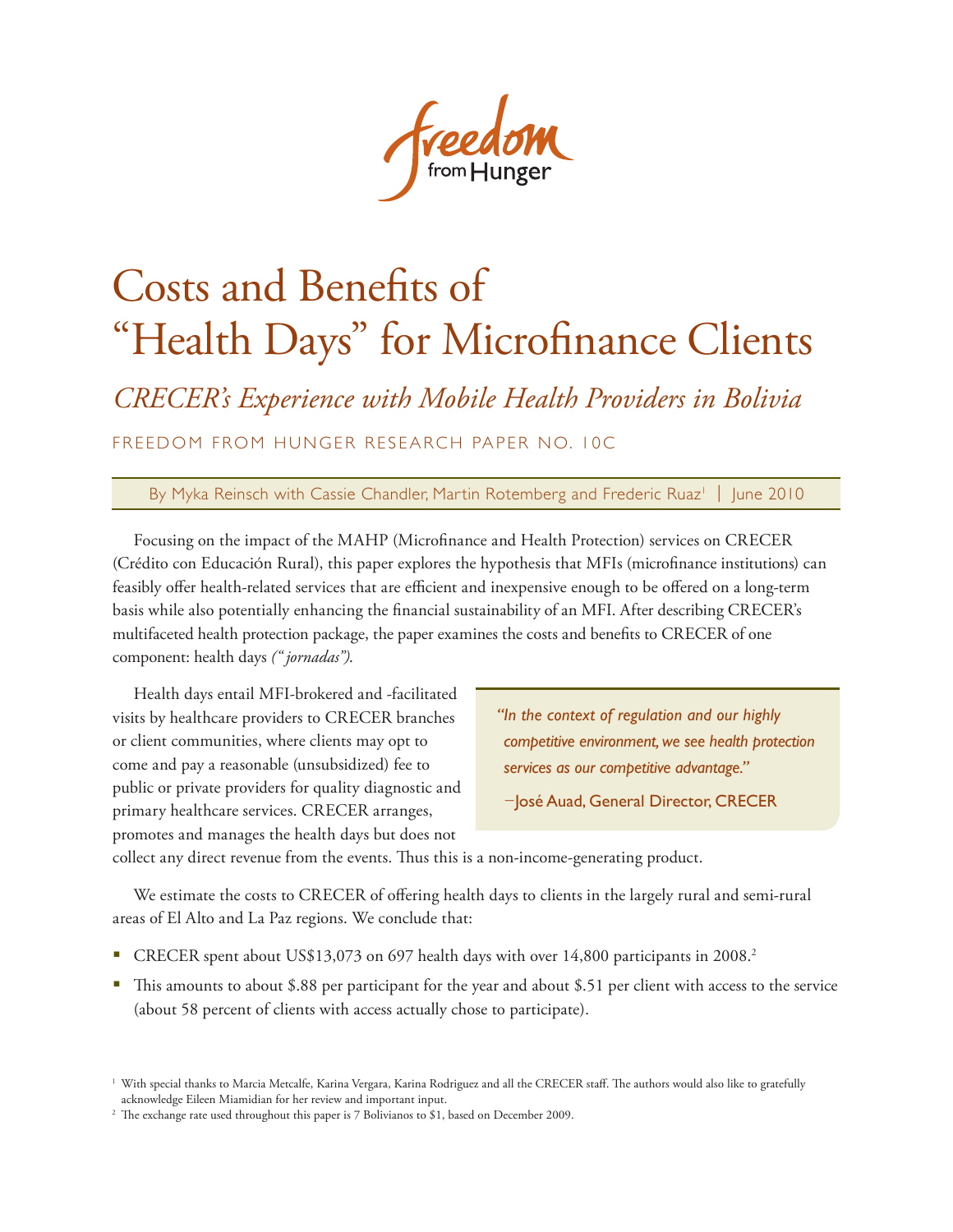CRECER spent about \$.40 per client with access to health days in 2009, and the service is projected to continue costing about the same in the coming years.

We then analyze the indirect benefits to CRECER from providing these services and estimate their potential impact on the MFI's financial bottom line. We show that:

- Some evidence points to the creation of more new credit groups (and thus higher client growth) in branches that provide health days, because friends and relatives who participate in or learn of the health days are inspired to join CRECER. Based on 2008 statistics, if health days resulted in even a .43 percent uptick in CRECER clientele, or stated more practically, if just nine new credit groups were formed in that year as a result of health days (in an area covering 25,000 clients and more than 2,000 groups), then the total cost of the health days for that year would be covered by increased revenues from additional clients. If health days lead to client growth that exceeds .43 percent in the coming years, then CRECER's health days could have a net financial benefit for CRECER.
- There may also be enhanced client retention rates in the branches offering the health protection package. A comparatively higher retention rate of 4 percent (as occurred in MAHP areas between 2006 and 2008) would lead to more than \$30,000 in net profit across just two regions in a single year that CRECER might not have earned had health protection products not kept clients loyal—easily covering the costs of providing the service.

## Introduction

## **Purpose**

This paper documents the costs and benefits associated with CRECER's delivery of health-related services developed as part of the Microfinance and Health Protection (MAHP) initiative in partnership with Freedom from Hunger from 2006 through 2009. The MAHP initiative set out to identify and test health-related services that could be practically and sustainably offered by microfinance institutions. Configuration and operation of the services—in this case health education, mobile diagnostic and primary health care (termed: "health days"), and health loans—were honed by CRECER and Freedom from Hunger over the course of the fouryear initiative, and research was conducted to determine the impacts of CRECER's microfinance and health protection package on both the clients (in terms of health and financial well-being) and on the microfinance institution itself (in terms of the expenses, revenues and other nonfinancial benefits to CRECER). Although numerous positive client-level social impacts were observed and documented as part of the MAHP initiative, the focus of the current paper is on MFI-level financial impacts. And while we describe CRECER's range of health protection services, this paper analyzes the costs associated with one service in particular: health days.

## **MFI Background**

Created by Freedom from Hunger in 1990, CRECER became an independent Bolivian microfinance institution in 1999. It has grown to become the largest village banking institution in South America and serves poor, primarily rural, women clients. CRECER's flagship product is *Credit with Education*—groupbased microfinance and nonformal education delivered by the same field agent at regular meetings in clients' communities. CRECER has achieved high levels of efficiency (each field officer reaches 466 clients) and financial self-sufficiency, while maintaining a high portfolio quality (consistently one of the lowest PAR rates in the crowded Bolivian microfinance market). Although CRECER is prohibited by law from collecting savings, each credit group does so using a group account at a regulated financial institution. With a strong social mission and a business need to differentiate itself from competitors, beginning in 2006 CRECER sought to expand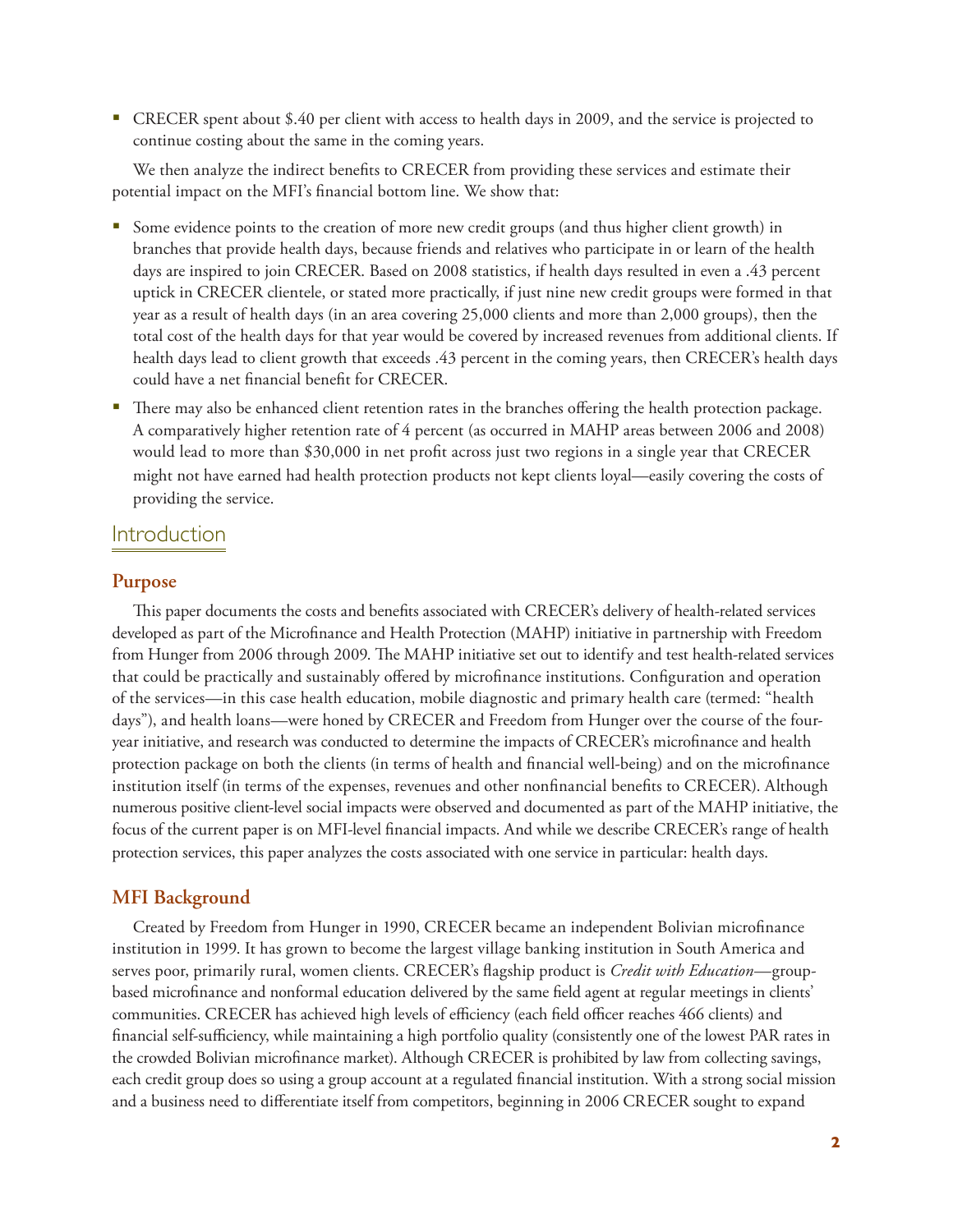its health-related offerings by developing a cohesive package of health protection products that would have significant impact on clients while being provided in an efficient, systematized and cost-effective manner.

| MFI-wide                                       |                     |  |  |  |  |  |
|------------------------------------------------|---------------------|--|--|--|--|--|
| Year MFI established                           | 1990                |  |  |  |  |  |
| Number of active borrowers                     | 102,212 (95% women) |  |  |  |  |  |
| Outstanding loan portfolio (US\$)              | 46,067,523          |  |  |  |  |  |
| Portfolio-at-risk (PAR-30)                     | 0.9%                |  |  |  |  |  |
| Number of active savers                        | 102,212             |  |  |  |  |  |
| Operational self-sufficiency                   | 111%                |  |  |  |  |  |
| Operational self-sufficiency                   | 144%                |  |  |  |  |  |
| <b>Health Protection Products</b>              |                     |  |  |  |  |  |
| Year started Credit with Education             | 1990                |  |  |  |  |  |
| Number of Credit with Education clients        | 102,212             |  |  |  |  |  |
| Number of Health Days (cumulative)             | 1,237               |  |  |  |  |  |
| Number of Health Day participants (cumulative) | 23,900              |  |  |  |  |  |
| Cumulative number of health loans (cumulative) | 256                 |  |  |  |  |  |
| Outstanding health loan portfolio (\$)         | 25,161              |  |  |  |  |  |

## FIGURE 1: CRECER INSTITUTIONAL DATA AS OF DECEMBER 2009\*

*\*Data as of December 31, 2009 as provided by CRECER*

# CRECER's Health Protection Services

## **In a Nutshell**

 CRECER offers a package of services that includes health education, health days and health loans. New health education topics focus on increasingly common chronic diseases, their prevention, diagnosis and treatment. Health days provide an accessible way for CRECER clients to act on the health education and—for a fee to them of \$0 to \$9—be tested for diseases such as diabetes, cervical cancer and high blood pressure by trustworthy healthcare providers who have been organized by CRECER to travel to and perform services in the clients' own communities. Finally, CRECER's health loans enable clients who need follow-up care to access the funds they need to pay for it.

## **CRECER's Role**

- Health education: CRECER's credit agents are responsible for conducting biweekly or monthly 30-minute nonformal education sessions with each of their village banking-style credit groups. CRECER trains credit agents on adult education techniques and a rotating series of education modules.
- Health days: CRECER's branch and regional staff contact and forge relationships with public and private healthcare providers. CRECER credit agents poll their clients regarding interest in various healthcare services and then agree with relevant healthcare providers on the dates and services to be provided, the minimum number of participants and the per-client cost. CRECER provides space for the health day and sometimes transports the healthcare providers to the rural branch or community. In some cases (especially *jornadas expansivas*), CRECER provides some refreshments, entertainment for waiting clients and some basic medical supplies (such as gauze).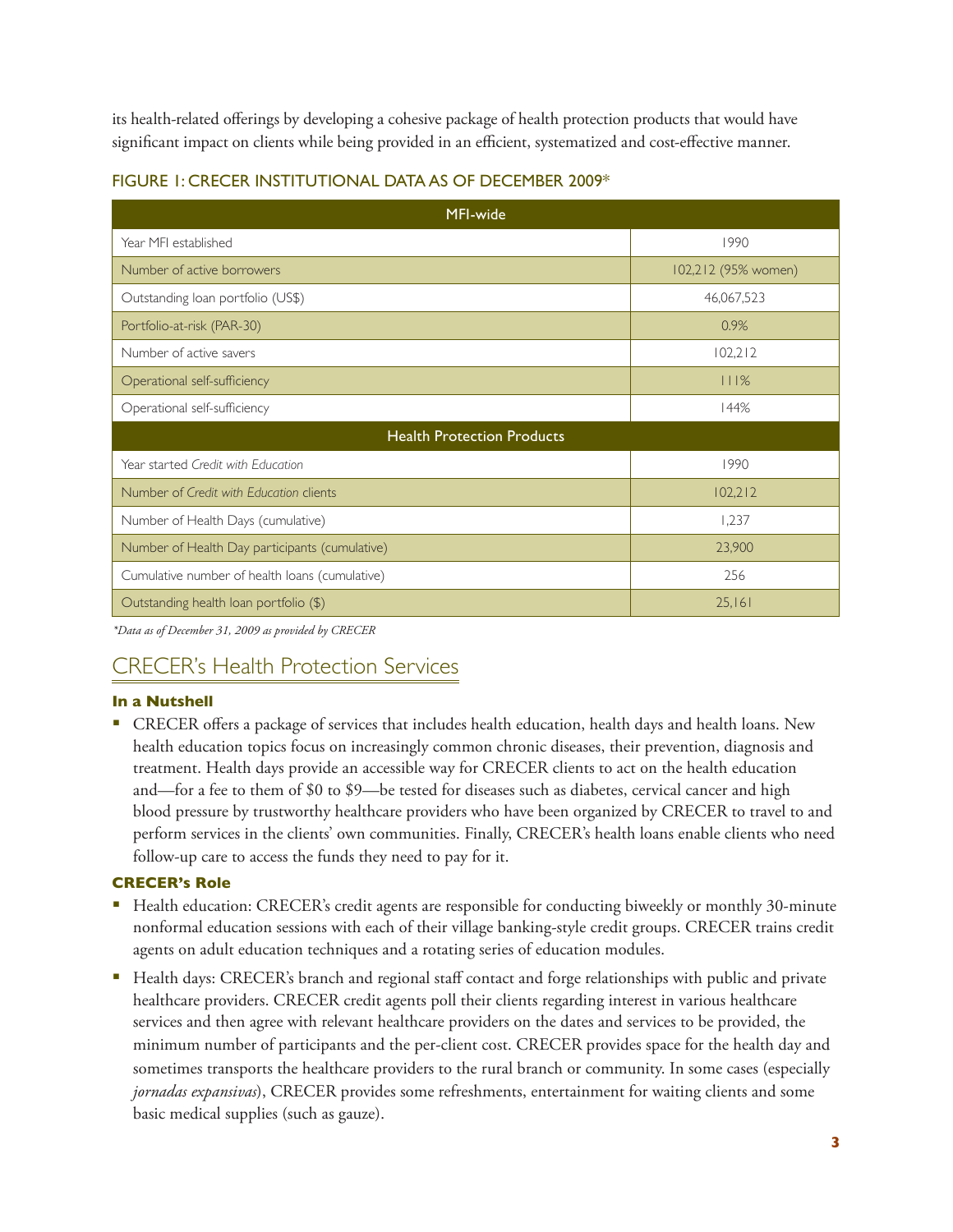Health loans: CRECER promotes health loans to their groups via group credit officers, processes loan applications, typically makes loan payments directly to providers, and handles repayment through group and individual agents.<sup>3</sup>

#### **Value Proposition**

 CRECER's health days do not create direct financial value for CRECER. Nevertheless, since clients pay the healthcare providers for the care they receive, CRECER's costs—to organize, manage and promote

the health days—are relatively modest. Paying for health days out of the MFI's own operating funds, CRECER views the health day costs as a low-cost, high-value investment that ultimately pays off in improved client loyalty, satisfaction, and health—which leads in turn to better loan repayment, savings deposits and microenterprises requiring larger loans. It should be noted that the

*"I am very appreciative of CRECER, which is the only institution that cares about my health."*  −Ninfa, CRECER client for 10 years and

health loan recipient

health education in CRECER's MFI-wide *Credit with Education* model is paid for via the interest earned on the accompanying and integrally related business loans, and the health loan component of CRECER's MAHP package also generates interest revenue.

## **Roll-out Timing and Locations**

- Health education: CRECER has offered *Credit with Education*, including health education, since its inception in 1990. In 2007, CRECER introduced two new topics specific to health: Health Protection (presenting how to estimate health expenses and plan ahead to face them) and Healthy Habits (presenting prevention, diagnosis and treatment of four major and common chronic diseases). These new topics were implemented in the "MAHP" areas of La Paz and El Alto regions in 2007 and extended more broadly across CRECER's branches beginning in 2008.
- **Health days: Although CRECER had experimented with various mechanisms for clients to receive** readier access to healthcare providers for many years, the MFI began in 2006 to establish a more cohesive, standardized and high-quality approach. Health days, or "*jornadas*," were rolled out beginning in November 2007 in nine branches (or ULOs) in the regions of La Paz and El Alto.
- Health loans: Health loans were also rolled out in the regions of La Paz and El Alto beginning in October 2007.

## **Methodology**

This report focuses on the health day component in particular. The costing presented here was done using a combination of activity-based and allocation methods. Where direct, tangible costs were incurred, we used CRECER's financial records and internal expense reports. We emphasized the cost of operating and growing the service, rather than the upfront investment required for its development and launch. Because the health days do not generate any direct revenue for CRECER, we reported only on direct expenses—including an allocation of salaries for those staff who are directly involved in the service—rather than adding general overhead allocations. Due to operational anomalies in 2009 (presented later), we based much of our analysis and discussion on 2008 data.

A true cost-benefit analysis, though, goes beyond financial data and profit to examine indirect nonfinancial costs and benefits that can be quantitatively estimated and rolled into the analysis of financial

<sup>&</sup>lt;sup>3</sup> For more details on CRECER's and other MFIs' experiences with health loans, please see Health Loans: A Technical Guide, 2010, Freedom from Hunger.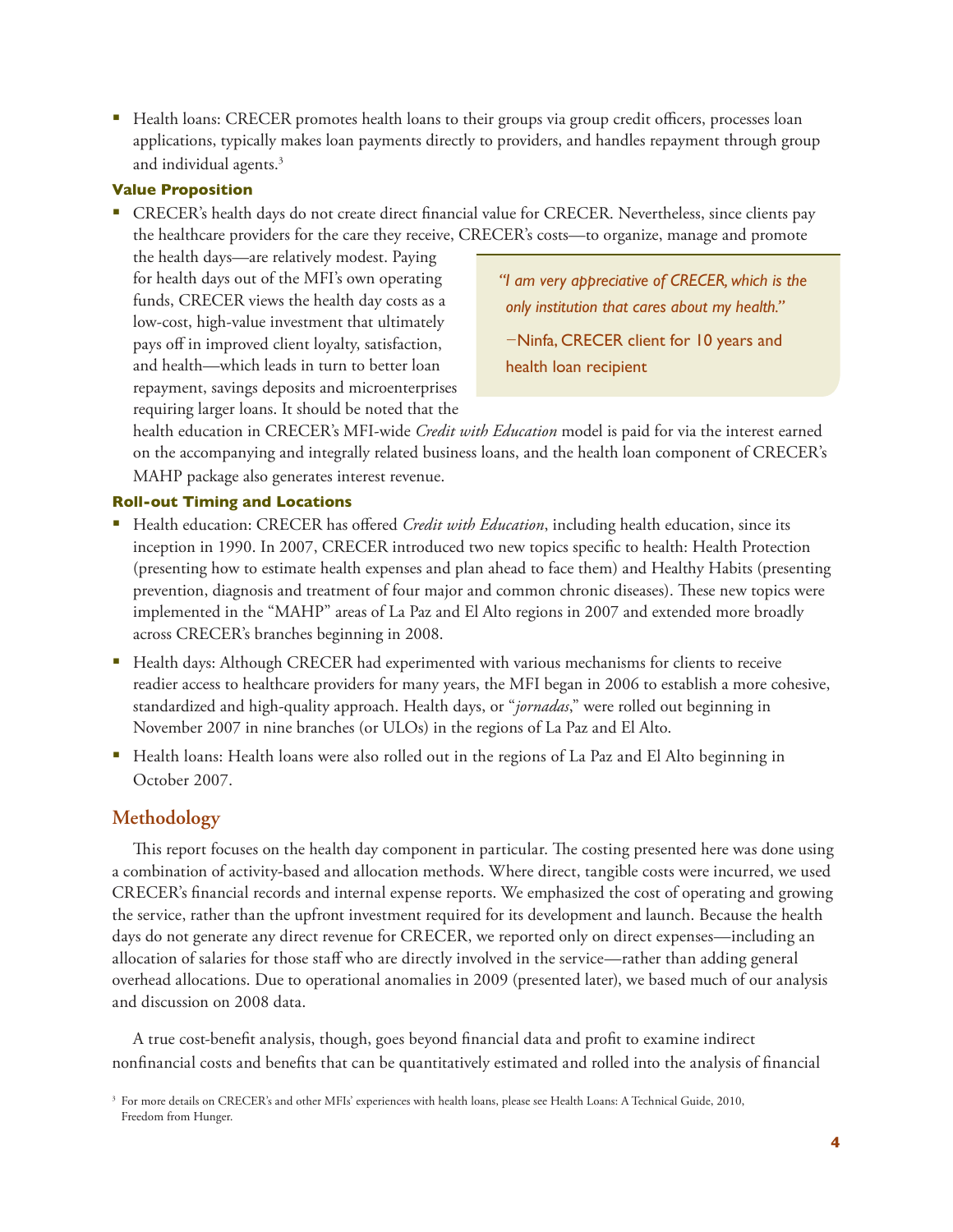gain or loss. We adopted the vantage point of the MFI itself and looked in particular for impacts related to the health protection package that might not be captured in the financials but that could ultimately enhance CRECER's business bottom line. These are presented under Additional Benefits.

It is important to note that despite CRECER's relatively strong information management system, the specific data for this analysis were challenging to obtain and reconcile, and some subjective judgment—with CRECER's confirmation or correction—was necessary. We believe that the data presented offer a fair and reasonably accurate picture, but we acknowledge that it is imperfect.

## **ANALYSIS: Health Days (***"Jornadas"***)**

#### **Further Product Description**

Because CRECER's health days vary in size and scope, we found it useful to examine two main categories of health days: " *jornadas tipicas*" (typical health days) and " *jornadas expansivas*" (expansive health days).

*Jornadas tipicas* are organized almost entirely by field staff (credit officers), take an average of two hours from beginning to end and often serve a single credit group or a few credit groups (15–60 people). Clients appreciate that their family members and friends are also welcome to participate for the same price per person, paid directly to the providers, and ranging from \$0 (for public healthcare provider services such as vaccinations) to \$9 (for a comprehensive series of tests and exams by private providers). *Jornadas tipicas* often take place in CRECER branches in towns, where providers can easily drop in, but CRECER staff also transport providers to rural communities and use borrowed space or a tent to conduct services. Private or public healthcare providers offer one or more services such as: diabetes testing, high blood pressure tests, dental cleanings, pap smears, gall bladder screening, or vision testing and prescriptions. Given their brevity and simplicity, *jornadas tipicas* occur relatively often; in 2008 there were nearly 700 *jornadas tipicas* in the two regions, and in 2009 more than 500.

*Jornadas expansivas* are managed largely by CRECER regional staff (manager level), who create and maintain relationships with providers, and who organize periodic (quarterly or bimonthly), multi-day health days to serve many people. During these *jornadas expansivas*—attended by 100–500 people over the course of up to five days—an emphasis is placed on serving the entire community, and music, entertainment and games add to the draw and lighten the wait. Participants again pay \$0 to \$9 directly to providers for their services, which might include several of the *jornadas tipicas* services, or higher-level services such as colonoscopy, colposcopy or dental implant. In 2007, across the two regions there were four *jornadas expansivas*, and in 2008 there were five; six are planned for 2010.

Note that due to several unique circumstances at CRECER in 2009, the number of health days offered declined by 25 percent from the previous year. CRECER leadership asserts that this is not a reflection of CRECER's commitment to health days or their intended expansion, nor an indication of difficulties inherent to the service. Reasons for the decline included the extended illness of a key staff person involved, staff turnover and reorganization, and the division of a long-standing region into two regions, which entailed significant administrative and physical upheaval. Perhaps it is worth noting, though, that when such organizational events did arise, health days were among the first services to suffer—even at an MFI as committed as is CRECER to extending such services.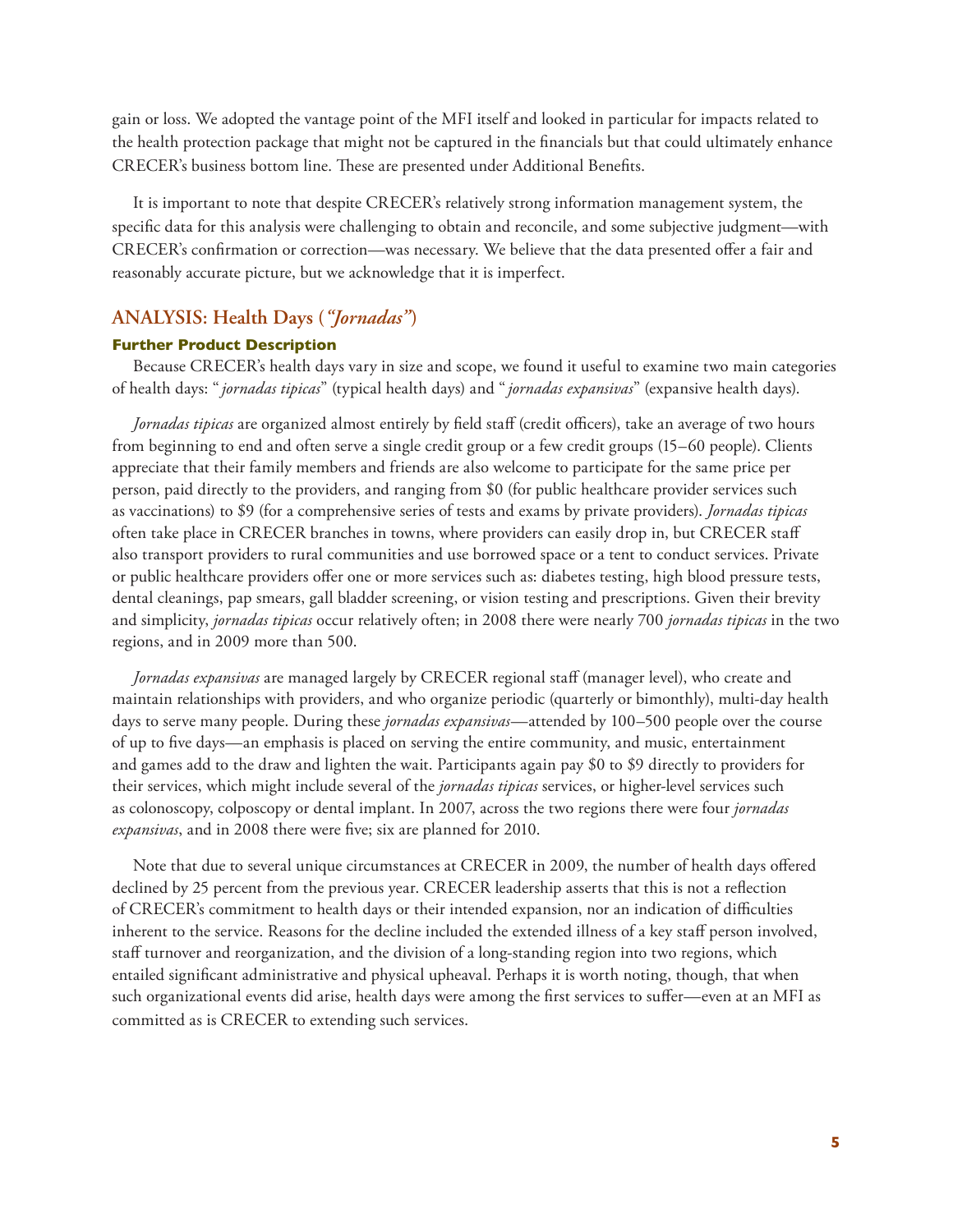| Combined El Alto + La Paz          | <b>Total 2007</b> | <b>Total 2008</b> | <b>Total 2009</b> |
|------------------------------------|-------------------|-------------------|-------------------|
| Total health days                  | 7                 | 697               | 523               |
| Jornadas tipicas                   | 4                 | 693               | 518               |
| Jornadas expansivas                | 3                 | 4                 | 5                 |
| Number of participants             | 549               | 14,837            | 8.514             |
| Participants/health day            | 32                | $\overline{2}$    | 16                |
| Health days offered per day        | 0.05              | 1.91              | 1.43              |
| Clients with access to health days | 2.500*            | 25,600            | 26,287            |
| Participation rate                 | 37%               | 58%               | 32%               |

#### FIGURE 2: HEALTH DAYS EXECUTED IN TWO REGIONS 2007–2009

*\*In the first (partial) year of the pilot, health days were offered only in limited areas; we assume about 10 percent of the region had realistic access.*

#### **The Bottom Line**

The expense statement below (see Figure 3)—based on actual and estimated expenses for CRECER health days—shows CRECER's experience with offering this service from 2007 through 2009. We estimate that CRECER spends an average of approximately \$17 on each jornada tipica, or—assuming 20 participants about \$.85 per participant. We estimate that CRECER spends an average of \$330 on each jornada expansiva, or—assuming 300 participants—about \$1.10 per participant. Based on these per-health day estimates and the number of health days offered in 2007–2009, CRECER spent a total of approximately \$1,229 in direct costs for 17 health days in 2007, \$13,073 for 697 health days in 2008, and \$10,436 for 523 health days in 2009. The approximate per-participant cost during these years respectively was \$2.24 (the year when intensive investment in design and systems was not offset by scale), \$.88 and \$1.23.<sup>45</sup>

With a projected 50 percent participation rate (down from 58 percent in 2008 but up from 32 percent in what we consider an anomalous year 2009), CRECER's cost per participant for health days is estimated to remain under \$1 per year in the coming years. We show the cost per CRECER client with access to the

*Of those members across CRECER who were in default, 46 percent cited illness (of themselves or a family member) as the reason.* 

health days (meaning all clients residing in the catchment area where health days are offered, eligible to attend and informed of the health days) settle at about \$.40 per year in 2009 and remain at that level in coming years. This means that, according to current plans and projections, CRECER will likely spend about \$.40 per client

annually to bring health days to the communities, as long as about 50 percent of clients choose to avail of the service.

<sup>4</sup> Note again that the number of health days and the number of participants per health day declined in 2009 due largely to exogenous circumstances.

<sup>&</sup>lt;sup>5</sup> Note that participants are not necessarily unique and may be double-counted if they attended more than one health day. An informal survey indicated that as many as 40 percent of participants may have attended more than one in a year. In addition, at some health day participants who received more than one service may have been double-counted. On the other hand, members' friends and relatives—who are also permitted to participate in health days—also have gone uncounted in some cases.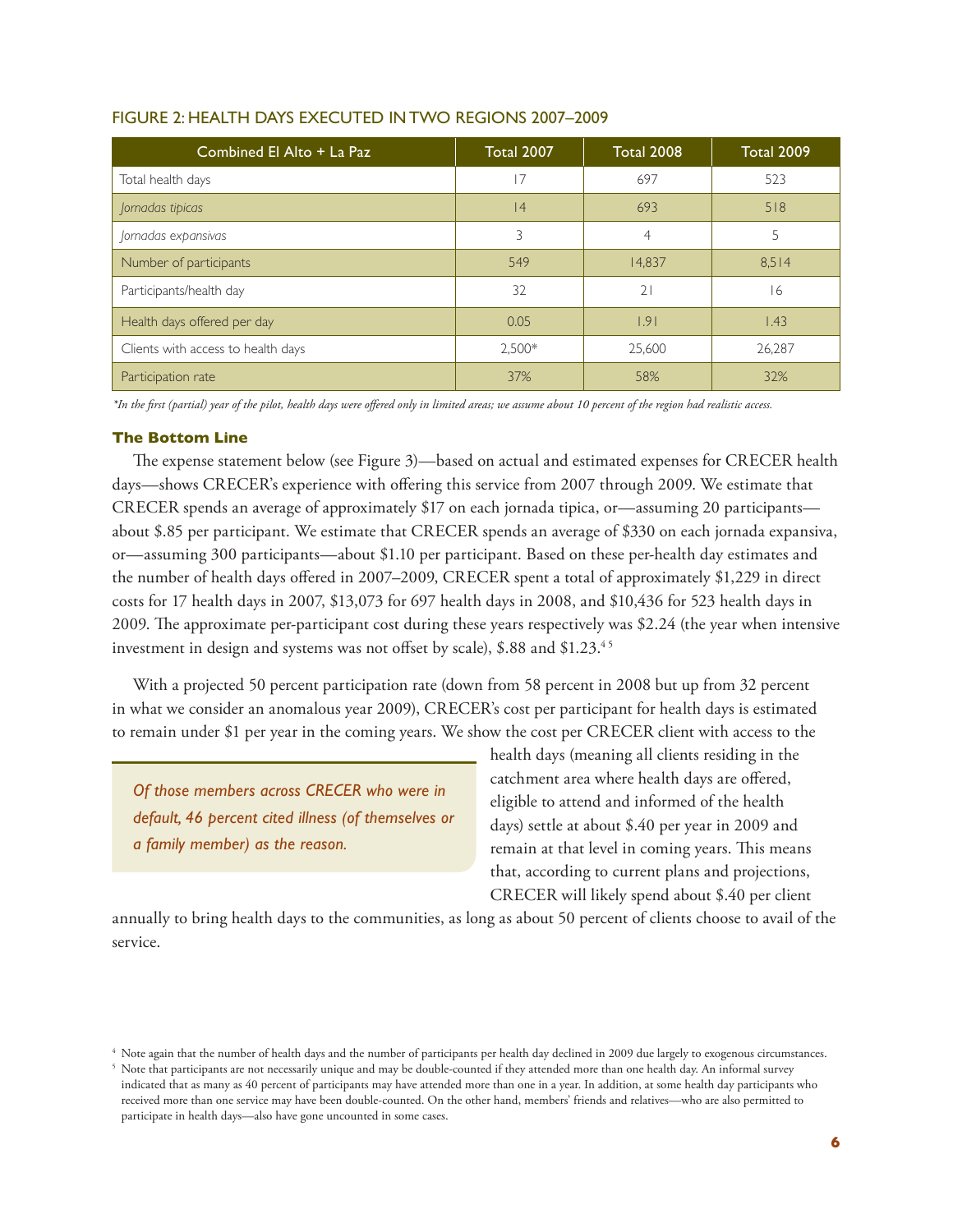It also shows that if CRECER were willing to add a small administrative fee to the health provider fee paid by clients at health days, the collection of between \$.50 and \$1 per participant per health day could potentially cover CRECER's cost of providing this service. An informal survey (n = 40) indicated that about 60 percent of participants attended only one health day during the year, while 25 percent attended two, and 15 percent three or four. Given clients' appreciation of and satisfaction with this service, participation might not be negatively impacted by an additional charge. A comparative study of take-up in areas where an additional fee is charged and in areas where one is not, might provide CRECER with useful data. For the time being, though, CRECER views this as an investment in both its social mission and client growth and loyalty, and uses general funds to defray this relatively low-cost service. Under Additional Benefits below, we present some indirect benefits that may well more than offset CRECER's investment.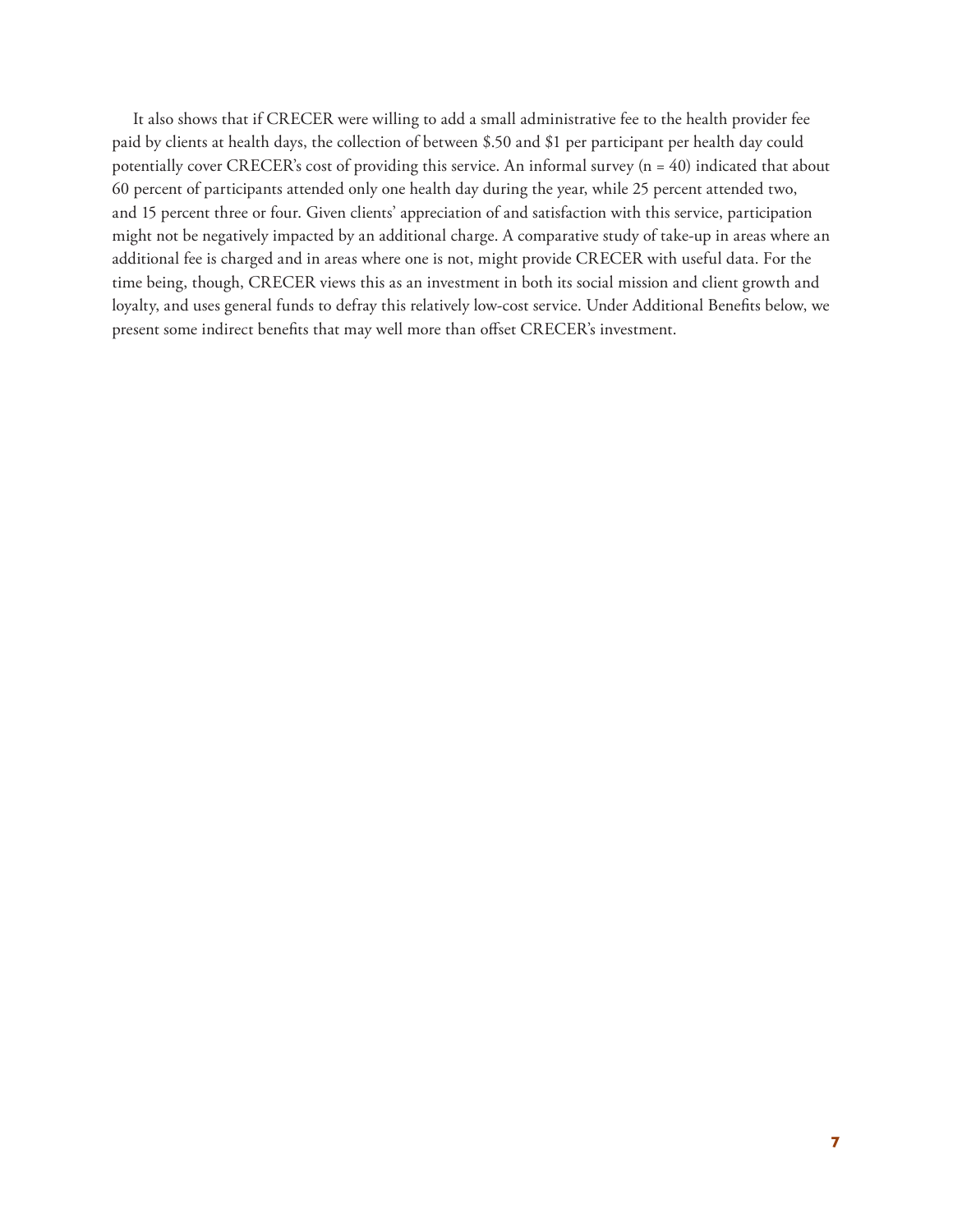|                                               |                        | <b>Actual Estimates</b>    |                |           | Projections               |           |                   |
|-----------------------------------------------|------------------------|----------------------------|----------------|-----------|---------------------------|-----------|-------------------|
| <b>Expenses</b>                               | Average Per<br>Jornada | 2007                       | 2008           | 2009      | 2010                      | 2011      | 2012              |
| Jornadas Tipicas                              |                        |                            |                |           |                           |           |                   |
| Credit officer time                           | 7.50                   |                            |                |           |                           |           |                   |
| Manager and assistant time                    | 5.76                   |                            |                |           |                           |           |                   |
| Transportation (vehicle, fuel)                | 2.00                   |                            |                |           |                           |           |                   |
| Materials                                     | 1.70                   |                            |                |           |                           |           |                   |
| Total cost jornadas tipicas                   | 16.96                  | 237                        | 11,751         | 8,784     | 10,513                    | 13,142    | 15,261            |
| Approximate cost to CRECER<br>per participant | 0.85                   |                            |                |           | (assumes 20 participants) |           |                   |
| Jornadas Expansivas                           |                        |                            |                |           |                           |           |                   |
| Credit officer time                           | 48.75                  |                            |                |           |                           |           |                   |
| Manager and assistant time                    | 252.31                 |                            |                |           |                           |           |                   |
| Transportation (vehicle, fuel)                | 27.63                  |                            |                |           |                           |           |                   |
| Materials                                     | 1.70                   |                            |                |           |                           |           |                   |
| Total cost jornadas expansivas                | 330.39                 | 991                        | 1,322          | 1,652     | 1,982                     | 2,643     | 3,634             |
| Approximate cost to CRECER<br>per participant | 1.10                   | (assumes 300 participants) |                |           |                           |           |                   |
| Total annual jornada cost                     |                        | 1,229                      | 13,073         | 10,436    | 12,496                    | 15,785    | 18,896            |
| Cost per participant per year                 |                        | 2.24                       | 0.88           | 1.23      | 0.83                      | 0.79      | 0.79              |
| Cost per client with access to<br>jornadas    |                        | 0.49                       | 0.51           | 0.40      | 0.42                      | 0.39      | 0.39              |
| Net income/(loss) - Direct expenses only      |                        | (1, 229)                   | (13,073)       | (10, 436) | (12, 496)                 | (15, 785) | (18, 896)         |
| Data/Assumptions                              |                        | 2007                       | 2008           | 2009      | 2010                      | 2011      | 2012              |
| Total number of jornadas                      |                        | 17                         | 697            | 523       | 626                       | 783       | 911               |
| Number of jornadas tipicas                    |                        | 4                          | 693            | 518       | 620                       | 775       | 900               |
| Number of jornadas expansivas                 |                        | 3                          | $\overline{4}$ | 5         | 6                         | $\, 8$    | $\mid \; \; \mid$ |
| Number of jornada participants                |                        | 549                        | 14,837         | 8,514     | 15,000                    | 20,000    | 24,000            |
| Average participants per jornada              |                        | 32                         | 21             | 16        | 24                        | 26        | 26                |
| Total clients with access to jornadas         |                        | 2,500                      | 25,600         | 26,287    | 30,000                    | 40,000    | 48,000            |
| Actual participation rate in jornadas         |                        | 22%                        | 58%            | 32%       | 50%                       | 50%       | 50%               |

## FIGURE 3: INCOME STATEMENT FOR HEALTH DAYS, 2007–2012

*\*All figures in U.S. dollars*

*\*\*CRECER receives no direct revenues from its provision of health days.*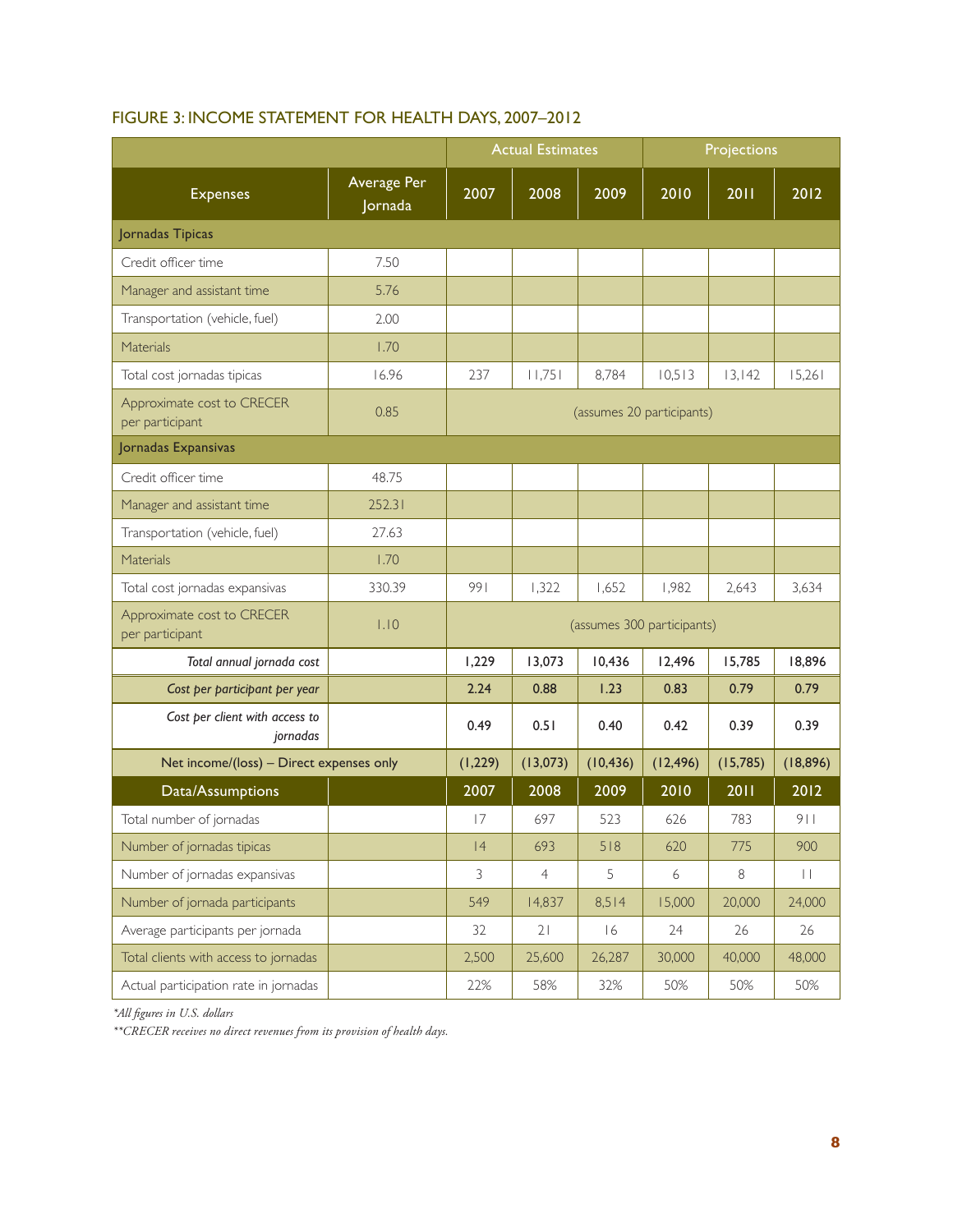## **Expenses**

The costs associated with health days fall into three categories: Staff time, Transportation and Materials. Some staff time and materials costs are in fact spread across both *jornadas tipicas* and *jornadas expansivas* and

were difficult to isolate; therefore, a direct costcomparison of these two types of health days should be considered only approximate. Moreover, since some *jornadas tipicas* are repeated in the same day or proximate time period, it is likely that economies of scale are often achieved wherein the preparation for one results in multiple health days and many more clients reached. We acknowledge too that CRECER's operational structure—offering groupbased *Credit with Education* services—enables a level of promotion and complementary support to clients that is not enumerated in these costs. Given

*"We are with CRECER because we can reach rural communities through them. CRECER's clients are poorer than our typical patients and therefore we are appreciative to be able to access this population. This alliance will help prevent reproductive health-related illnesses."*  −Doctor, Marie Stopes International, Bolivia

CRECER's strong institutional return on equity (over 20 percent in 2008 and similar in prior and subsequent years), we consider the costs associated with *Credit with Education* to be more than covered.

#### *Staff Time*

Staff who are directly involved in health days are: credit officers, a regional manager (Coordinator for Social Development) and a regional assistant (Social Development Assistant).

In general, CRECER credit officers spend the majority of their time forming and training village banks and traveling to and conducting weekly village bank meetings (which include credit, savings and nonformal education services). Jordanas tipicas also call on credit officers to informally assess client demand and need during regular meetings, contact local health providers to arrange health days, inform and encourage their clients to attend, attend health days to sign in clients and be on hand for questions, and follow up informally with clients after the health day. Credit officers estimate that they spend about an hour and a half preparing for an average jornada tipica, two hours attending and assisting at the health day, and half an hour following up. *Jornadas expansivas* receive significant regional-level support. Thus credit officers estimate that they spend about one hour on preparation and another hour on follow-up. One credit officer must be present to assist during the health day. With an average jornada expansiva of three days in length, credit officers typically trade off (and can often accomplish other work while they monitor) and spend a combined total of 24 hours to help manage the health day itself.

In the region of El Alto, where CRECER's MAHP services have been especially vibrant, a regional manager also plays an important role in health days. She provides general oversight and support to the program, so although her direct involvement in *jornadas tipicas* is minimal, we estimate her time spent on those to be about 45 minutes per jornada tipica. The manager plays a much more active role in *jornadas expansivas*, where she estimates her time to be: three days (24 hours) of preparation, three days (24 hours) of on-site management and one day (8 hours) of follow-up. In all, the manager spends approximately 25 percent of her time on health days. The regional manager is supported by an assistant who likewise spends about 25 percent of his time on health days. These roles were in flux in the La Paz region during the period, where numbers of health days were correspondingly low; in the future, all regions will have both a regional manager and assistant spending about 25 percent of their time on health days.

Both the La Paz region and the El Alto region rely on unpaid interns to assist with administrative work related to health days, among other things. CRECER has had marked and consistent success with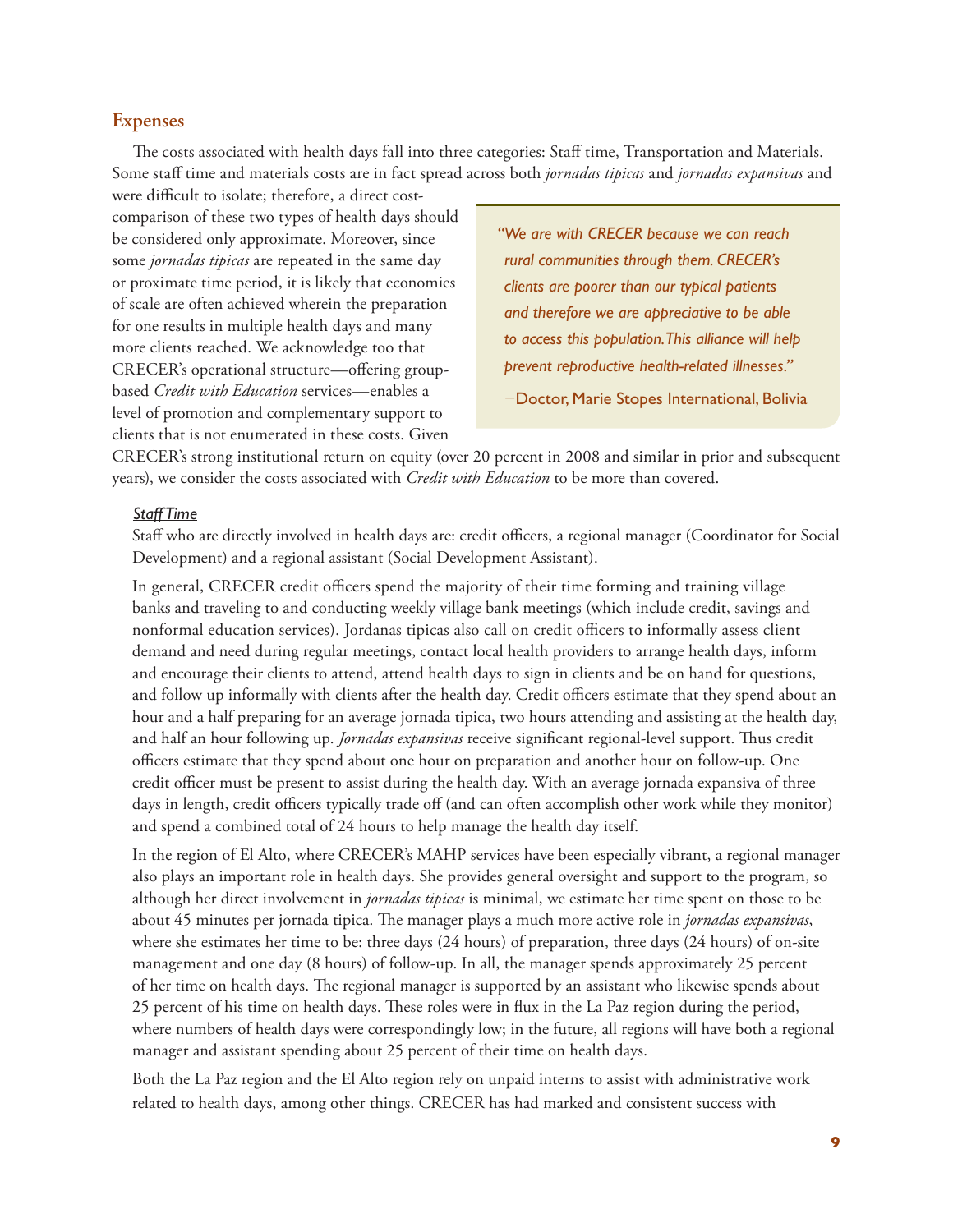university-educated interns in many areas of the MFI's work, and they expect to be able to continue to rely on this source of labor.

In total, we estimate \$13 in staff costs for each *jornada tipica* and \$300 for each *jornada expansiva* (see Figure 3).

## *Transportation*

CRECER sometimes transports healthcare providers from cities out to branches and group meetings in rural areas. Such transport often involves "giving a ride" to a provider in a vehicle that would be going anyway, but sometimes it is specially arranged. In the case of *jornadas tipicas*, there are very rarely any additional transportation costs, since providers either transport themselves or accompany the field agent on his/her motorcycle, and CRECER management rides in a CRECER vehicle going to the branch or uses public transportation at very low cost; nevertheless we have conservatively assumed an average of \$2 for transportation per *jornada tipica*. For *jornadas expansivas*, we assume that CRECER sends a 4x4 vehicle with CRECER management and/or healthcare providers an average roundtrip distance of 300 km. Using an average fuel cost of \$.05/km, $^6$  and an estimated vehicle cost of \$5,000 depreciated over five years, we estimate transportation cost to be about \$28 per *jornada expansiva*.

#### *Materials*

CRECER does have some additional expenses related to the health days: refreshments; medical supplies; space rental, tent and/or generator; promotion and entertainment. The bulk of these expenses occur during *jornadas expansivas* when a festive atmosphere with music, games and prizes is established to draw the community and keep people entertained while they wait for service. Since *jornadas expansivas* often involve public providers with limited resources, CRECER sometimes purchases medical supplies to complement their stocks and provides them with refreshments, snacks or lunches. (Sometimes CRECER members also provide lunch to healthcare providers at health days.) Although such costs are often incurred for *jornadas expansivas*, leftovers may be used for *jornadas tipicas*. We examined regional expense records over a six-month period to determine average costs incurred for health days and found the equivalent of about \$1.70 on average per health day during the second half of 2009—whether *tipica*, *expansiva* or somewhere in between.

#### **Additional Benefits**

One of the catalysts of CRECER's development of a health protection package was the connection that MFI leadership saw between clients' ill health and their ability to overcome poverty, avoid loan default and stay with CRECER. Our impact research revealed that of those members across CRECER who were in default, 46 percent cited illness (of themselves or a family member) as the reason.7 Our comparative analysis of measures such as PAR and loan size in MAHP and non-MAHP areas did not reveal any meaningful trends. There is some evidence, though, to suggest that health days do in fact have a positive impact on client growth and loyalty, which may in turn lead to increased financial earnings and savings for CRECER.

#### *Client Growth*

Numerous CRECER staff have reported anecdotally that health days inspire non-clients to form new village banks and become members of CRECER. We spoke by chance with members of one group who stated that they had formed of their own accord shortly after being invited by friends to participate in a health day; asked about this, CRECER staff said that it is a common occurrence. Unfortunately, due to rapid scale-up and aforementioned operational issues, we were unable to obtain a significant sample of reliable data from branches receiving health days on the one hand and "control" branches without health days on the other.

 $6$  This is based on 2009 average fuel cost of 3 Bolivianos per liter and the average fuel efficiency of a 4x4 SUV, with slight rounding up to account for older vehicles and rough roads.

<sup>7</sup> N=82. Estudio de lealtad y satisfacción de clientes de CRECER: Entrevista individual a clientas con créditos en mora. CRECER and Freedom from Hunger, 2009.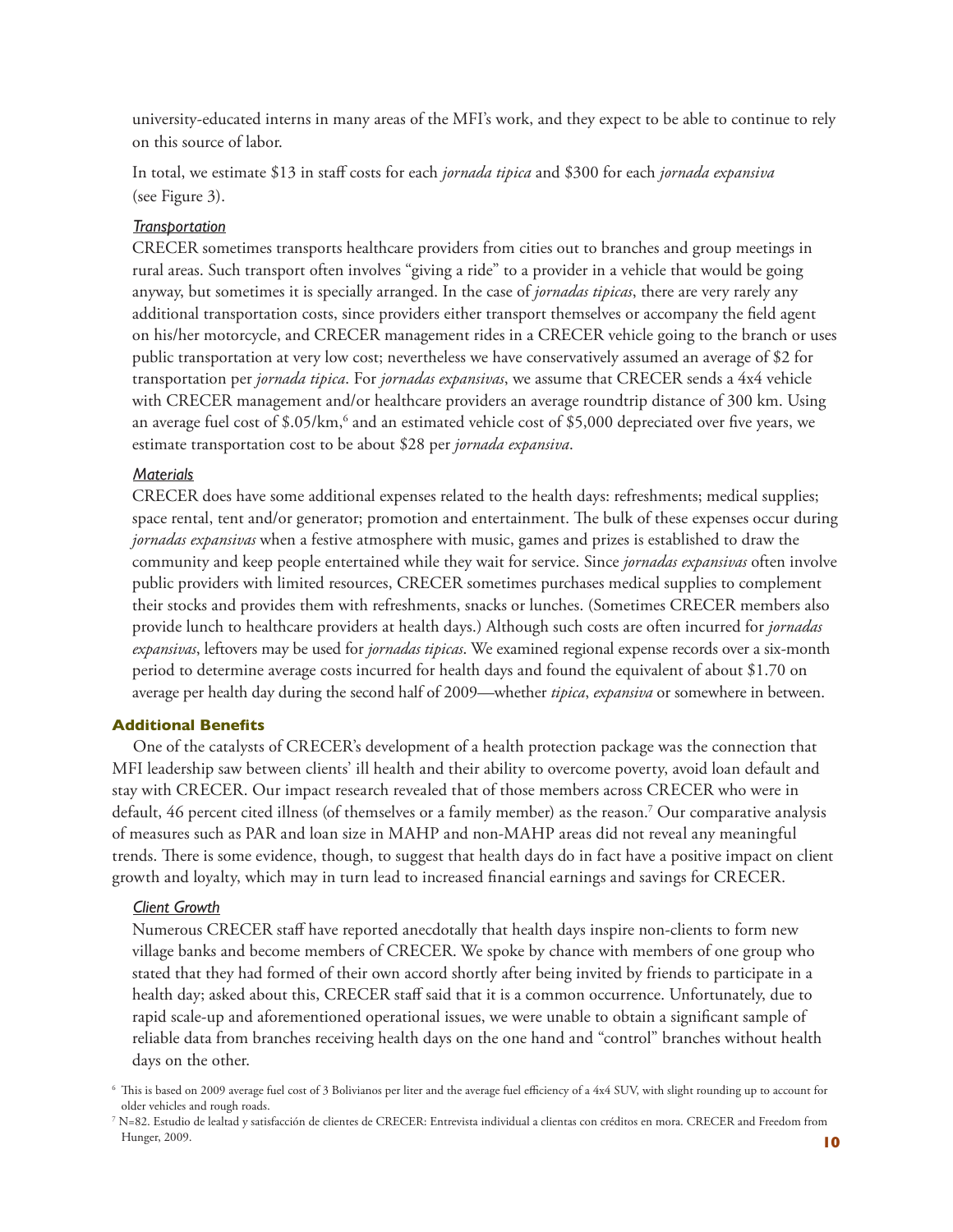Nevertheless, we sought to estimate just how much client growth would be needed theoretically to cover the cost of health days. We based our estimates on 2008 average loan sizes and interest income in each loan cycle (the majority of CRECER's microenterprise loans are made for eight-month terms called "cycles"), the probability that a client will complete each successive cycle, an effective interest rate assumed to be 36 percent annually,<sup>8</sup> portfolio-at-risk rate of 1 percent (CRECER's PAR-30 has been under 1 percent for the past four years), and an assumed inflation rate of 3 percent annually. We determined the "lifetime value" of a client (the total revenues that CRECER can expect to earn from each incoming client) to be about \$478.<sup>9</sup> Applying a profit margin of 25 percent (as reported for CRECER in 2008, the last available data on the MIX Market), we find an expected net profit per average client of \$119.

Given this and the overall cost of health days in 2008 of about \$13,000, 27 new clients would be needed to cover the costs of the health days over the course of their tenure in terms of gross revenues. Considering the value of new (or retained) clients in purely net-profit terms, 109 new or retained clients would be needed to completely offset health day costs. A growth of 109 clients as compared to the 26,000 clients in these two regions represents an increase of about .43 percent. With the average credit group at CRECER counting around 12 members, about nine new groups would be needed to offset the cost of the health days (see Figure 4). Given the anecdotal evidence described further below, the creation of nine new groups per year across these two regions as a result of health days seems feasible. Were that to occur (and were it to be attributable to health days), CRECER could in fact consider the service to be financially neutral or better.

As shown in Figure 4 as well, we also examined the number of new clients and groups that would be required to cover the cost of the health days in just a single cycle. With average first-cycle net profit at about \$14 per client, CRECER would need 939 new clients (under 4 percent growth), or about 78 new credit groups to cover its 2008 health day costs within just eight months. While this level of growth due to health days is probably unrealistic, the calculation provides a sense of the upper limit of what would be required to cover the costs using the most conservative measures (net profit basis, brand new clients with correspondingly lower loan sizes, and only a single cycle timeframe).

| New clients needed to cover Health Day costs over the course of their tenure with CRECER |                |                |                |                |       |       |
|------------------------------------------------------------------------------------------|----------------|----------------|----------------|----------------|-------|-------|
|                                                                                          | 2007           | 2008           | 2009           | 2010           | 2011  | 2012  |
| "Lifetime value" (in expected gross<br>revenues) of average CRECER client                | \$478          | \$478          | \$478          | \$478          | \$478 | \$478 |
| New clients needed                                                                       | 3              | 27             | 22             | 26             | 33    | 40    |
| New credit groups needed                                                                 | $\Omega$       | $\overline{2}$ | $\overline{2}$ | $\overline{2}$ | 3     | 3     |
| Percentage of current clients                                                            | 0.10%          | 0.11%          | 0.08%          | 0.09%          | 0.08% | 0.08% |
| "Lifetime value" (in expected net<br>profit*) of average CRECER client                   | \$119          | \$119          | \$119          | \$119          | \$119 | \$119 |
| New clients needed                                                                       | $\overline{0}$ | 109            | 87             | 105            | 132   | 158   |
| New credit groups needed                                                                 |                | 9              | 7              | 9              | П     | 13    |
| Percentage of current clients                                                            | 0.41%          | 0.43%          | 0.33%          | 0.35%          | 0.33% | 0.33% |

## FIGURE 4: HEALTH DAY-INSPIRED CLIENT GROWTH COULD OFFSET HEALTH DAY COSTS

8 In 2009, CRECER's effective annual interest rate was 41 percent. In 2010, it is expected to be 36 percent.

9 Our lifetime value calculation draws on 2009 CRECER data to derive a weighted average accounting for the probability that any given client will make it to each successive cycle and the net present value of the interest earned on the average loan size among clients in each cycle (e.g., 100% of clients make it to the first cycle with an average loan of 1,640 Bs; 71% of clients make it to the second cycle with an average loan of 2,572 Bs; .14% make it to the 41st cycle with an average loan of 4,250 Bs).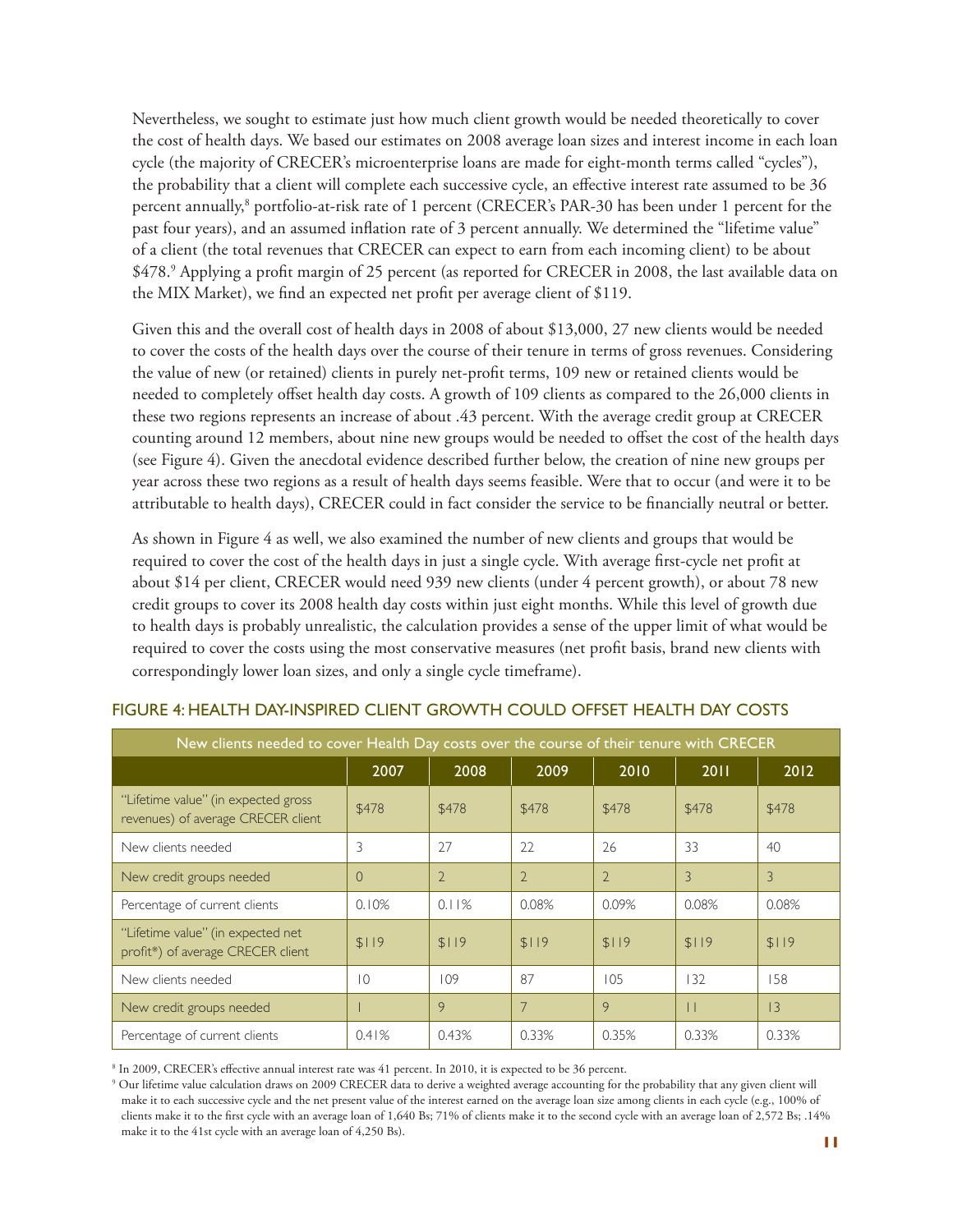| New clients needed to cover Health Day costs over their first 8-month cycle |                |       |       |       |       |       |
|-----------------------------------------------------------------------------|----------------|-------|-------|-------|-------|-------|
|                                                                             | 2007           | 2008  | 2009  | 2010  | 2011  | 2012  |
| First cycle value (in expected gross<br>revenues) of average CRECER client  | \$56           | \$56  | \$56  | \$56  | \$56  | \$56  |
| New clients needed                                                          | 22             | 235   | 187   | 224   | 284   | 339   |
| New credit groups needed                                                    | $\overline{2}$ | 20    | 16    | 9     | 24    | 28    |
| Percentage of current clients                                               | 0.88%          | 0.92% | 0.71% | 0.75% | 0.71% | 0.71% |
| First cycle value (in expected net<br>profit) of average CRECER client      | \$14           | \$14  | \$14  | \$14  | \$14  | \$14  |
| New clients needed                                                          | 88             | 939   | 750   | 898   | 1.134 | 1,358 |
| New credit groups needed                                                    | 7              | 78    | 63    | 75    | 95    | l 14  |
| Percentage of current clients                                               | 3.53%          | 3.67% | 2.85% | 2.99% | 2.84% | 2.83% |

*\*Assumes 24% profit margin, as reported on the MIX Market for CRECER in 2008.*

#### *Client Loyalty*

Client loyalty—as measured through retention—has also been cited by CRECER staff as an apparent outcome of the health protection package. While we believe that there may have been considerable contamination between the "MAHP" areas (those branches offering the new health education, health days and health loans) and "non-MAHP" areas"(those offering only CRECER's usual *Credit with Education* services) during the period, and a better controlled follow-up study would certainly be needed to draw concrete conclusions, the following findings are worth sharing as possible evidence of the impact of the health days on client loyalty.

We applied two measures of retention:

- The industry standard retention rate as developed by Chuck Waterfield and defined as: [total number of clients at the end of the period / (total number of clients at the beginning of the period + new clients)].
- A second measure we call "Clients Who Could and Did Renew" that considers clients who "rested" for up to four months before taking out another loan to be "retained".

According to the Waterfield retention rate, the MAHP areas saw a .08 percent increase in retention from one year to the next; when comparing the change from 2006 to 2008, the MAHP areas saw a 4.81 percent improvement compared to the non-MAHP areas. Using the Clients Who Could and Did Renew measurement, the MAHP areas achieved a 3.82 percent improvement between 2006 and 2008 (see Figure 5).

Since the average CRECER client<sup>10</sup> pays CRECER about \$128 in interest per cycle, and considering that the MAHP pilot area (the two regions of El Alto and La Paz) counted around 25,000 members during the period, a theoretical retention rate of 3.82 percent higher in the MAHP areas would translate to more than \$122,000 in additional gross revenues, or (applying CRECER's 2008 profit margin of 25 percent) about \$30,000 in net profits for the MFI because more members stayed to take out another loan. This gain in client retention would therefore significantly exceed the cost of providing health days in the region over the course of the year.

<sup>&</sup>lt;sup>10</sup> This data is based on clients who were somewhere between their second and seventh cycles with CRECER as of March 2009; over 70 percent of clients make it to the second cycle, and nearly 20% make it to the seventh. Average loan size for clients in this segment is \$533.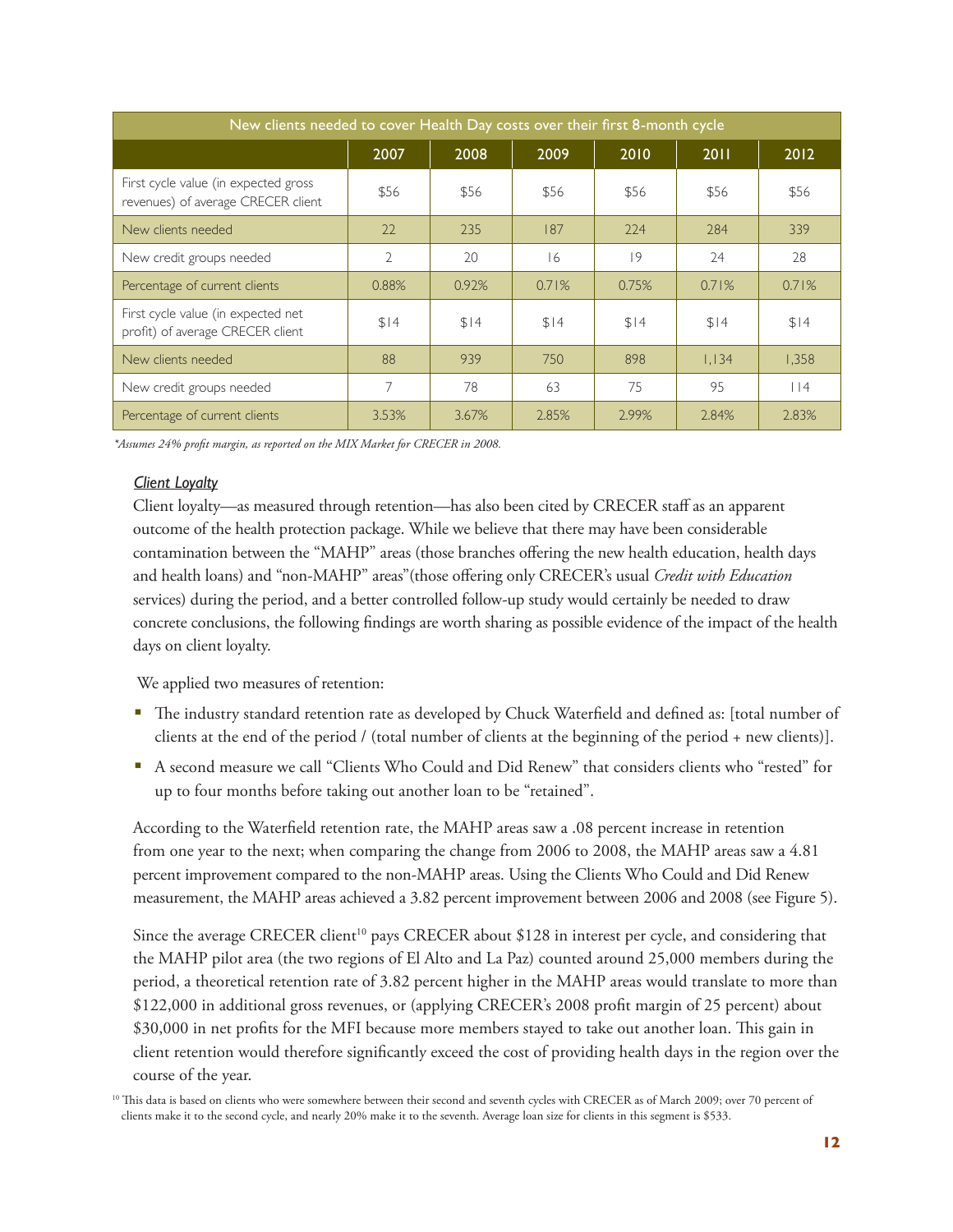Taking the analysis further, if we assumed that those clients could otherwise have been replaced by new ones, who would have brought in about \$13,000 in net profits for CRECER (based on average net profits on the first cycle as presented in Figure 3 above multiplied by the 3.82 percent of 25,000 clients who may have "stayed" for the health protection products), and not even accounting for the additional expense entailed in bringing in new clients (which would lower the net profit on new clients and thereby increase the difference), we show that CRECER still would still have realized a gain of about \$17,000 (the difference between \$30,000 in net profits from existing clients and the \$13,000 that new, "replacement" clients could have brought in). This difference still exceeds the overall cost of the health days in 2008 of \$13,000.

We want to emphasize that the data are inconclusive, and we cannot identify the degree of contamination let alone attribute any causal relationship between health days and client retention at CRECER. But this example illustrates the potential financial gain to the MFI, if in fact such services were shown to enhance client retention.

## *A Final Potential "Benefit": Tie-in with Health Loans*

Although health loans were not examined in the scope of this paper (owing primarily to significant changes and challenges with the health loans at CRECER which rendered their costs and results too unreliable), the fact that interest-bearing health loans are available to clients to address major health expenses creates a potential source of revenue to help offset the non-revenue-generating health days. An example of the link can be observed with regard to one of the diagnostic services frequently offered at health days: colposcopies. Between January and March 2010, of the 449 colposcopies performed at health days, six led to new CRECER health loans for follow-up treatment, representing a 1.3 percent rate of health loan "takeup" directly resulting from a health day. The average health loan for this purpose was about \$64, and thus the average interest earned by CRECER per colposcopy performed was around \$.25.

The fact that health days and health loans enable clients, their friends and relatives to identify and address potentially serious health problems early on is an ethical and real benefit for poor people—and, assuming the health loan portfolio continues to show dramatic improvement in PAR, if CRECER can contribute to its own sustainability while providing these services, then everyone is well served in the long run.

|                                           | 2006*<br>2007              |                     | 2008        |                     |             |                     |
|-------------------------------------------|----------------------------|---------------------|-------------|---------------------|-------------|---------------------|
|                                           | <b>MAHP</b>                | Non-<br><b>MAHP</b> | <b>MAHP</b> | Non-<br><b>MAHP</b> | <b>MAHP</b> | Non-<br><b>MAHP</b> |
| Waterfield Retention Rate                 | 76%                        | 71%                 | 71%         | 71%                 | 73%         | 64%                 |
| Difference (MAHP - Non-MAHP)              | 4.84%                      |                     | 0.11%       |                     | 9.65%       |                     |
| Change in difference from<br>2006 to 2008 | $4.81\%$ $\longrightarrow$ |                     |             |                     |             |                     |
| Clients Who Could and<br>Did Renew        | 92%                        | 89%                 | 94%         | 87%                 | 87%         | 80%                 |
| Difference (MAHP - Non-MAHP)              | 2.92%                      |                     | 6.08%       |                     | 6.74%       |                     |
| Change in difference from<br>2006 to 2008 |                            |                     | 3.82%       |                     |             |                     |

## FIGURE 5: COMPARISON OF CLIENT RETENTION RATES IN MAHP AND NON-MAHP AREAS

*\*Recall that the MAHP package was not offered until late 2007, so that 2006 represents pre-MAHP, 2007 still mostly "pre-MAHP", and 2008 is the first full year of the services. Data were not available for 2009.*